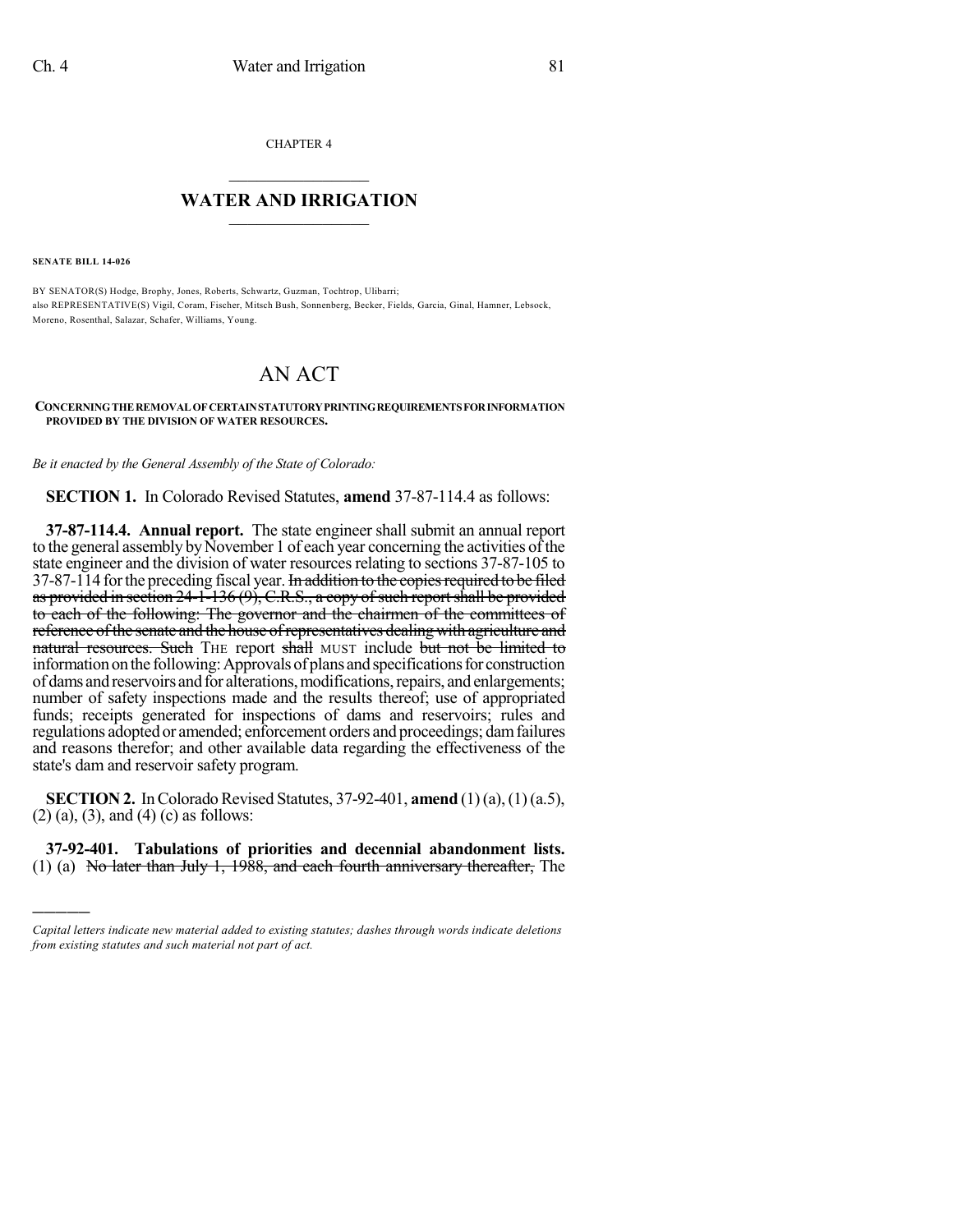82 Water and Irrigation Ch. 4

division engineer of each division with the approval of the state engineer shall prepare MAINTAIN a quadrennial tabulation in order of seniority of all decreed water rights and conditional water rights in his OR HER division. except that a tabulation shall be prepared no later than July 1, 1994, and July 1 of every second year thereafter. Such biennial THE tabulations shall MUST describe each water right and conditional water right by some appropriate means and shall MUST set forth the priority and amount thereof as established by court decrees. In making such biennial THE tabulations,the division engineermayuse suchsystemofnumberingandlisting water rights and conditional water rights in order of seniority as is suited to the administrative needs of the particular division or portion thereof. He shall prepare separate priority lists so that only those water rights and conditional water rights which take or will take water from the same source and are in a position to affect one another will be on the same priority list. He OR SHE shall also prepare decennially, no later than July 1, 1990, and each tenth anniversary thereafter, a separate abandonment list comprising all absolute water rights which THAT he OR SHE has determined to have been abandoned in whole or in part and which THAT previously have not been adjudged to have been abandoned.

 $(a.5)$  The biennial IN PREPARING THE tabulations required by this section, shall reflect THE DIVISION ENGINEER SHALL INCLUDE judgments and decrees determining, changing, or otherwise affecting water rights and conditional water rights, which judgments and decrees have been entered subsequent to those reflected in the immediately preceding tabulation authorized, as the case may be, by this section or by section 37-92-402 MORE THAN SIX MONTHS BEFORE THE DATE OF REVIEW. The biennial DIVISION ENGINEER MUST ALSO INCLUDE IN THE tabulations, shall also reflect, as appropriate, any changes in earlier abandonment lists as have been ordered by THAT the water judge or by the supreme court Except as specified in this  $\frac{1}{2}$  paragraph (a.5), the biennial tabulations shall make no changes in the listings from those reflected in the respective immediately preceding tabulation authorized, as the case may be, by this section or by section  $37-92-402$ , other than changes to correct clerical errors HAVE ORDERED.

(2) (a) No later than August 31, 1988, and every second anniversary thereafter, the water clerk, in cooperation with the division engineer, shall cause notice of the availability of the biennial tabulation to be included in the resume described in section 37-92-302 (3) of cases filed in the respective water divisions during the month of July. In addition, the water clerk shall cause such publication of the notice as is necessary to obtain general circulation once in each county or portion thereof in the division. A The state engineer and the respective division engineer SHALL MAKE A copy of such biennial THE tabulation shall be available for inspection in the THEIR offices ofthe state and respective division engineers and the respective water commissioners and water clerks at any time during regular office hours, AS WELL AS ON THE STATE ENGINEER'S WEB SITE, and shall be MAKE THE TABULATION available for purchase from the office of the state engineer and respective division engineer by any person specifically requesting same upon the payment of FOR a fee of ten dollars.

(3) Not later than July 1, 1989, and every second anniversary thereafter, Any person wishing to object to the manner in which a water right or conditional water right is listed in the biennial tabulation or to the omission of a water right or conditional water right from such biennial THE tabulation, and not later than July 1,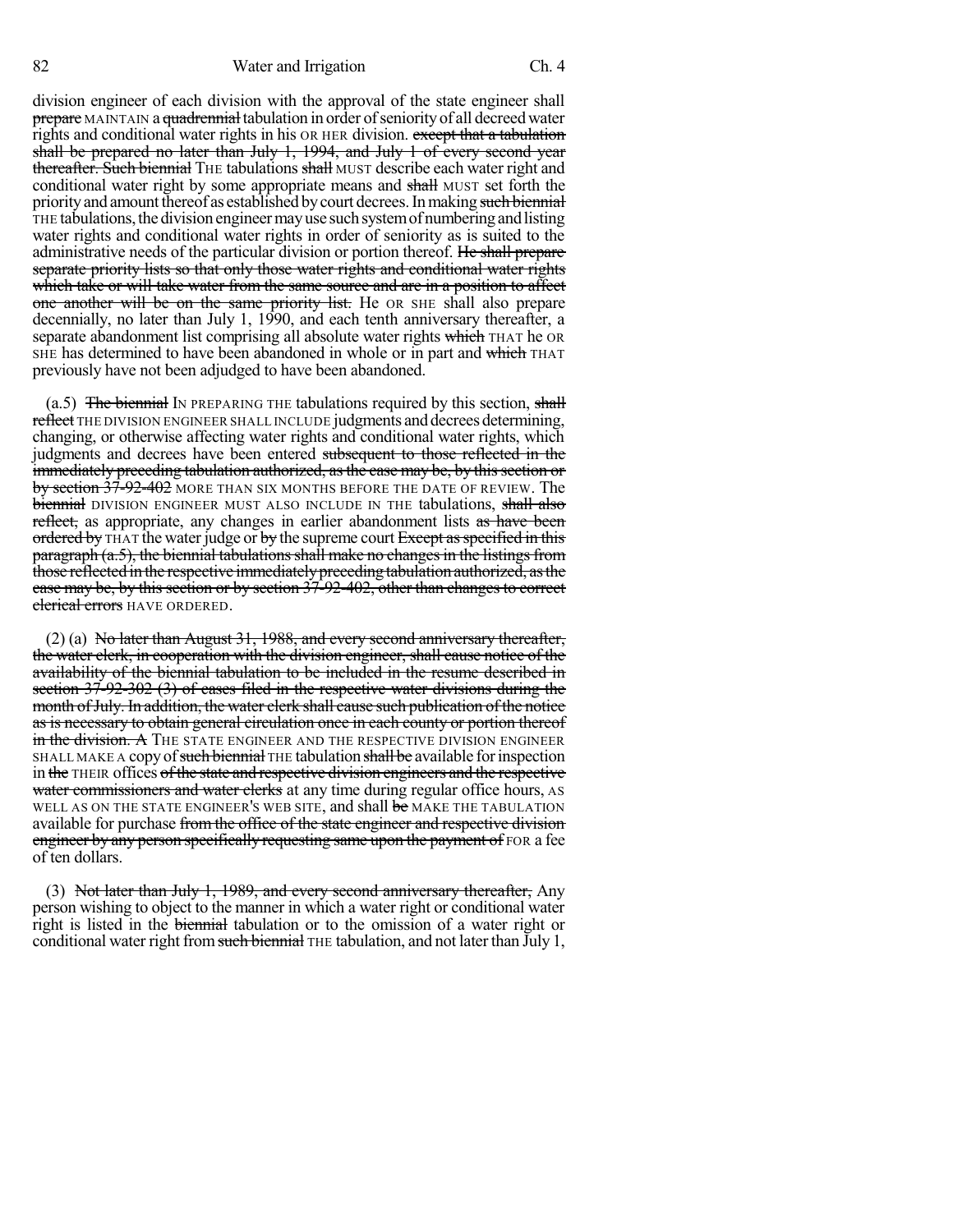1991, and every tenth anniversary thereafter, any person wishing to object to the inclusion of any absolute water right or portion thereof in the decennial abandonment list shall MUST file a statement of objection in writing with the division engineer. A fee of ten dollars shall be paid with such filing; except that no fee shall be required for any such filing to correct any clerical error.

(4) (c) The DIVISION ENGINEER SHALL FILE THE decennial abandonment list, together with any revisions, signed by the division engineer and the state engineer or his OR HER duly authorized deputy, shall be filed with the water clerk as promptly as possible, but not later than December 31, 1991, and every tenth anniversary thereafter. EACH RESPECTIVE DIVISION ENGINEER, WATER CLERK, AND THE STATE ENGINEER SHALL MAKE a copy of such THE decennial abandonment list, together with any revisions, shall be available in the office of each respective division engineer and the offices of each water commissioner, the state engineer, and the respective water clerk AVAILABLE for inspection IN THEIR OFFICES at any time during regular office hours, AS WELL AS ON THE STATE ENGINEER'S WEB SITE, and the division engineer shall furnish or mail a copy to anyone requesting same A COPY upon payment of a fee of ten dollars IN AN AMOUNT SET IN SECTION  $37-80-110(1)$ (h).

**SECTION 3.** In Colorado Revised Statutes, 37-92-308, **amend** (4) (c), (5) (c),  $(6)$ , and  $(10)$   $(d)$  as follows:

**37-92-308. Substitute water supply plans - special procedures for review water adjudication cash fund -legislative declaration - repeal.**(4)(c) When the state engineer approves or denies a substitute water supply plan, the state engineer shall serve a copy of the decision on all parties to the pending water court application BY ELECTRONIC MAIL, OR, IF A PARTY HAS ELECTED, by first-class mail. Neither the approval nor the denial by the state engineer shall create any presumptions, shift the burden of proof, or serve as a defense in the pending water court case or any other legal action that may be initiated concerning the substitute water supply plan. Any appeal of a decision made by the state engineer concerning a substitute water supply plan pursuant to this subsection (4) shall be to the water judge of the applicable water division within thirty days and shall be consolidated with the application for approval of the plan for augmentation.

 $(5)(c)$  When the state engineer approves or denies a substitute water supply plan, the state engineer shall serve a copy of the decision on all parties to the application BY ELECTRONIC MAIL, OR IF A PARTY HAS ELECTED, by first-class mail. or, if such parties have so elected, by electronic mail. Neither the approval nor the denial by the state engineer shall create any presumptions, shift the burden of proof, or serve as a defense in any legal action that may be initiated concerning the substitute water supply plan. Any appeal of a decision made by the state engineer concerning a substitute water supply plan pursuant to this subsection (5) shall be made to the water judge in the applicable water division within thirty days, who shall hearsuch appeal on an expedited basis.

(6) The state engineer shall establish a substitute water supply plan notification list for each water division for the purposes of notifying interested parties pursuant to subparagraph (II) of paragraph (b) of subsection (3) of this section and subparagraph (II) of paragraph (a) of subsection (5) of this section. Beginning in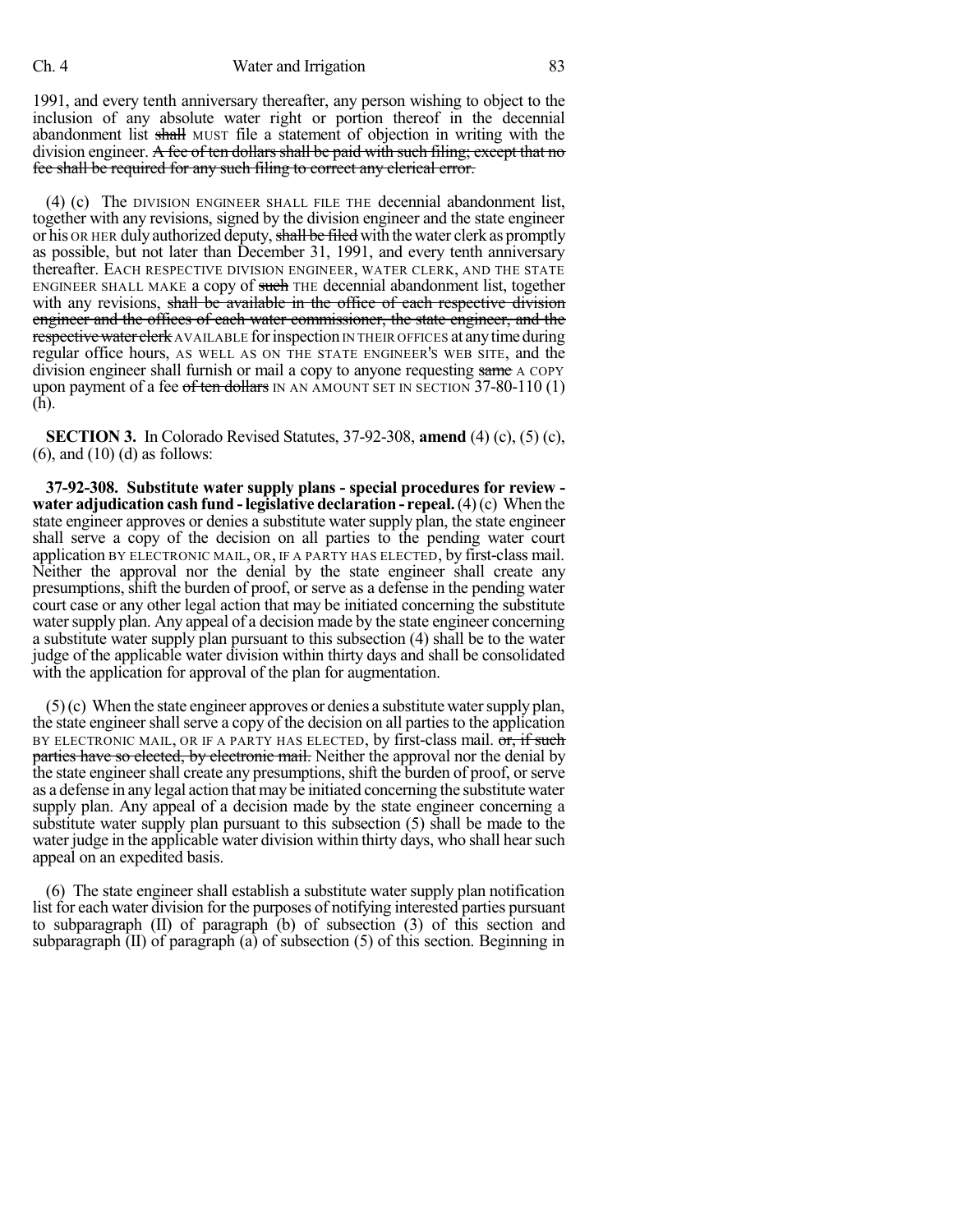July 2002, and in January of each year thereafter, in order to establish such THE notification list, the water clerks in each division shall include in the water court resume an invitation to be included on such THE notification list for the applicable water division. Persons on the substitute water supply plan notification list shall receive notice of all substitute water supply plans filed in that water division pursuant to subsections (3) and (5) of this section by either ELECTRONIC MAIL OR, IF A PERSON HAS ELECTED, BY first-class mail.  $or$ , if a person so requests, by electronic mail. Persons may be required to pay a fee, not to exceed twelve dollars per year, to be placed on the notification list.

(10) (d) When the state engineer approves or denies a substitute water supply plan pursuant to this subsection (10), the state engineer shall serve a copy of the decision on all parties who have subscribed to the substitute water supply plan notification list for water division 1 and all parties to the water court case in which the plan for augmentation was decreed by ELECTRONIC MAIL OR, IF A PARTY HAS ELECTED, BY first-class mail. or, if such parties have so elected, by electronic mail. Neither the approval nor the denial by the state engineer shall create CREATES any presumptions, shift SHIFTS the burden of proof, or serve SERVES as a defense in any legal action involving the substitute water supply plan. Any appeal of a decision made by the state engineer concerning a substitute water supply plan approved or denied pursuant to this subsection  $(10)$  shall MUST be made within thirty-five days after the date of service of the decision. Any such appeal shall be filed under the same case number as the decreed plan for augmentation and shall MUST be heard under the retained jurisdiction of the water judge, using the procedures and standards set forth in sections 37-92-304 and 37-92-305, for determination of matters rereferred to the water judge by the referee. The water judge shall hear and determine any such appeal on an expedited basis. The applicant for the substitute water supply plan shall not use the proposed substitute water supply in the decreed plan for augmentation until any appeal under this paragraph (d) is decided by the water court. Following the determination on appeal by the water court, the applicant's use of water under the substitute water supply plan shall be governed by such THE water court determination, unless the terms of the augmentation plan decree provide otherwise.

**SECTION 4.** In Colorado Revised Statutes, 37-92-309, **amend** (4)(a) as follows:

**37-92-309. Interruptible water supply agreements - special review procedures - rules - water adjudication cash fund - legislative declaration definitions.** (4) (a) When the state engineer approves or denies an interruptible water supply agreement, the state engineer shall serve a copy of the decision upon all parties to the application by ELECTRONIC MAIL OR, IF A PARTY HAS ELECTED, BY first-class mail. or, if such parties have so elected, by electronic mail. Neither the approval nor the denial of the agreement by the state engineer shall create CREATES any presumptions, shift SHIFTS the burden of proof, or serve SERVES as a defense in any legal action that may be initiated concerning the interruptible water supply agreement. Any appeal of a decision made by the state engineer concerning the operation of an interruptible water supply agreement pursuant to this section shall MUST be expedited, shall be limited to the issue of injury, and shall be made within thirty-five days after mailing of the decision to the water judge in the applicable water division. All parties to the appeal shall pay to the water clerk a fee to cover the direct costs associated with the expedited appeal.Thewaterjudge shall hear and